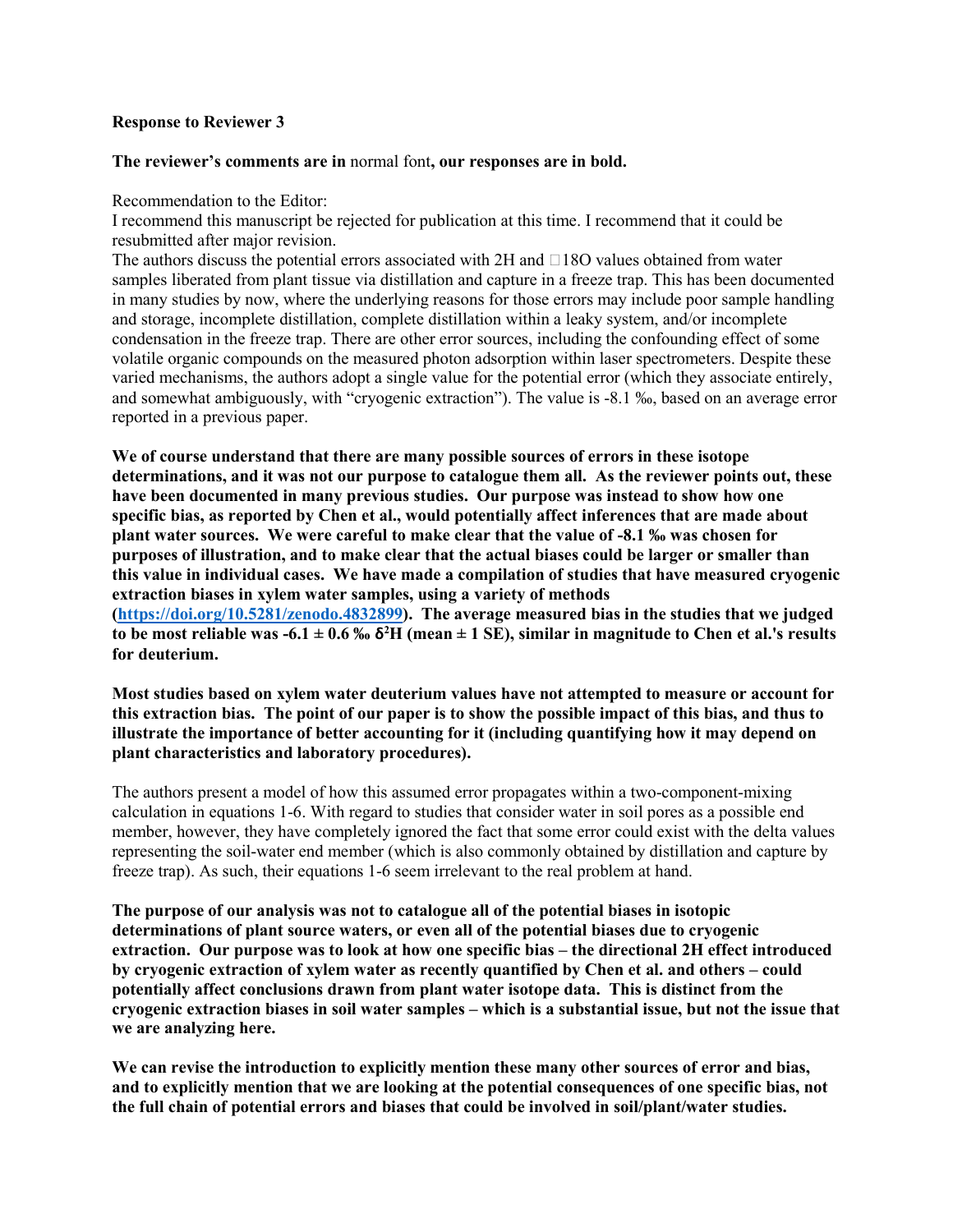**If the editor desires, we could of course also extend equations 3-6 to handle biases in the measurements of the potential end-members as well as the xylem (mixture). What we cannot do, however, is to apply such an equation for typical soil water extraction biases, because the literature does not exhibit a consensus about the direction, let alone the magnitude, of extraction biases in the case of soil water (see further comments below). Thus, extending equations 3-6 to handle biases in the soil water end-members seems to us to be premature and unnecessarily complicated at this stage.**

They retrospectively add 8.1 ‰ to some data values obtained from previous publications and discuss how that addition could alter the interpretation of results from those studies. At present, this is too cursory for publication in *HESS*. Throughout the manuscript they have ignored that the error associated with the method would be variable, and perhaps absent, as practiced by different lab workers. They have ignored the reality that the error could be variable among plant species.

**The reviewer's assertions here are not correct. We specifically mention the possibility that different labs may have different biases (lines 90-91 and 245-250, 257-259), and we discuss at some length the implications of possible variations in extraction biases among plant species (lines 213-215, 232-250, and 257-259). Taken together, these lines comprise about 10% of the entire text.**

**The reviewer's claim that xylem water cryogenic extraction errors would be "perhaps absent, as practiced by different lab workers" is not, to our knowledge, supported by any studies that combine both steady-state transpired vapor and rewetting experiments. Among five studies within the past five years that quantified xylem water extraction offsets (Poca et al., 2019, Newberry et al., 2017, Zhao et al., 2016, Chen et al., 2020, Barbeta et al., 2020), only one did not find that extracted xylem water was significantly lower than its source in δ<sup>2</sup> H (Newberry et al., 2017).** 

In some instances they make inferences about the relationship between  $\Box$ 2H and  $\Box$ 18O for specific water samples, but they only consider the effect of the bias on  $\Box 2H$ , not  $\Box 18O$ .

We do this because the available evidence indicates that the bias in  $\delta^{18}O$  due to xylem water **extraction is small – indeed, small enough that it cannot be reliably quantified. Of those four previously mentioned studies that found significant differences between xylem water and source water δ<sup>2</sup> H, only Poca et al. found significant differences in δ18O and that was only in arbuscular mycorrhizal treatment samples; δ18O differences were not significant in the other samples. In addition to those four, Ellsworth and Williams (2007) evaluated δ18O offsets in one species and also concluded that δ18O offsets were not statistically significant, unlike their δ<sup>2</sup> H values. These values can be seen here: [https://doi.org/10.5281/zenodo.4832899.](https://doi.org/10.5281/zenodo.4832899) Given that δ18O values are not consistently lower in xylem water than they are in the source water, it may be more appropriate to treat δ18O extraction artifacts as uncertainties rather than as biases. This will now be discussed the revised manuscript (where we will also make clear that to date, there is no consistent evidence of extraction biases in xylem δ18O).** 

As stated before, they have also ignored the fact that the bias would also affect data from water samples distilled from soils, and that effect would be variable among soil types and studies. This article will inevitably be interpreted, and cited, as an indictment of those pre-existing works that are used as case studies here. I don't think that is a fair impression to make based on this simplified analysis.

**Again, the reviewer's statement is simply incorrect. We have not "ignored" biases from cryogenic extraction of soil waters, but instead we have specifically mentioned them and excluded them, as**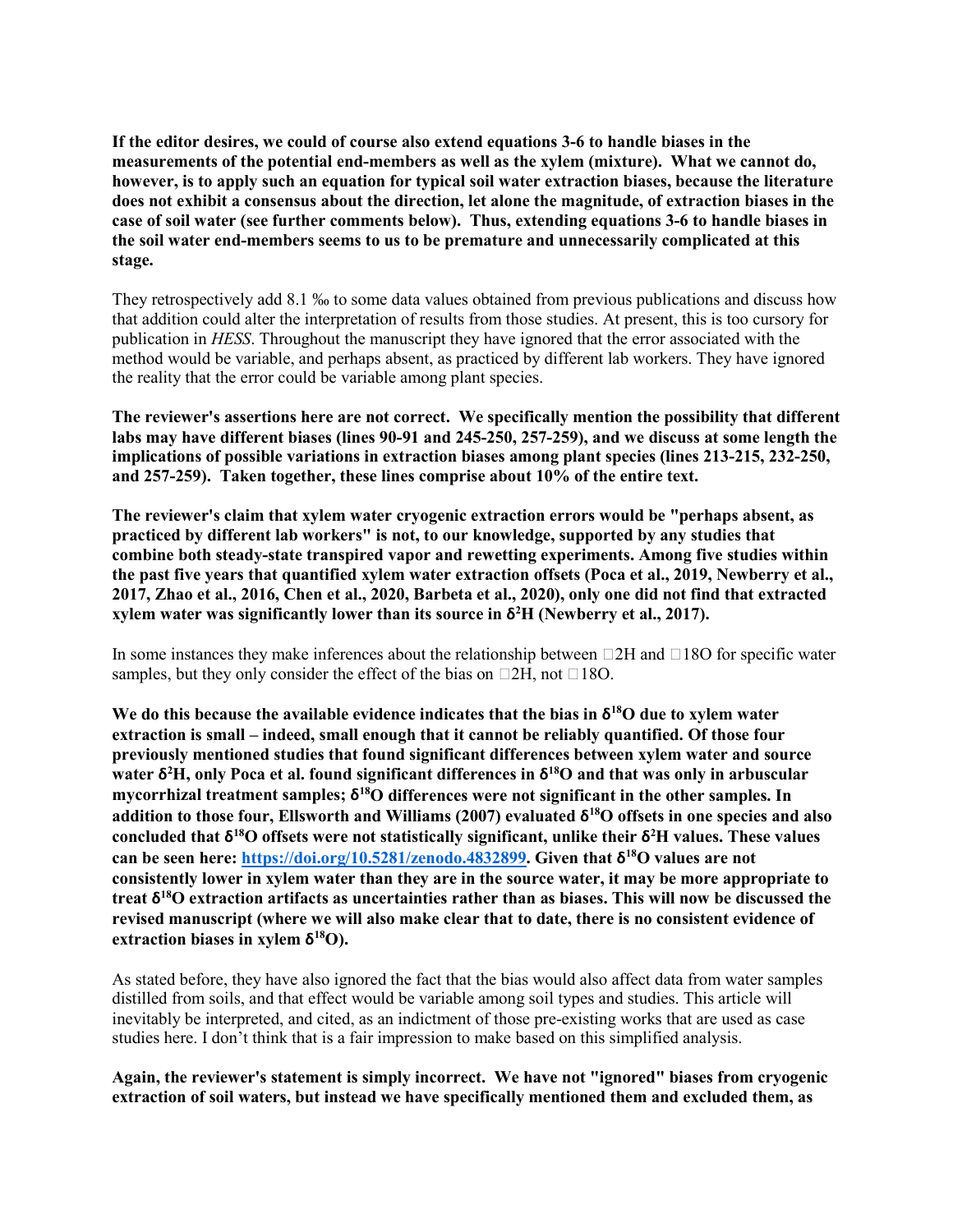**explained on lines 87-89: "We do not address the potential consequences of cryogenic extraction biases in soilwater samples, because the current literature lacks a sufficiently clear consensus on the magnitude, or even the direction, of such potential biases in soilwater extractions."**

**Moreover, Thielemann et al., 2019 have shown that the extraction biases measured in soil rewetting experiments can be largely explained by the strong fractionation of the residual water that is left behind by the oven-drying procedure. Once that artifact is taken into account, it is less clear how much soil water extraction bias remains to be explained. By contrast, Chen et al. found consistent xylem water deuterium extraction biases using two independent methods, and similar biases have been found in xylem water deuterium by several other independent studies (https://doi.org/10.5281/zenodo.4832899).** 

**In a revised manuscript, 1) we will more explicitly point out that xylem 18O biases have been found to be small, 2) we will briefly summarize the literature on soil extraction biases, to more clearly justify our exclusion of those biases from our analysis, and 3) we will better emphasize the range in xylem deuterium biases measured in other plants and labs.** 

**However, the reviewer's statements about what we have 'ignored' are factually incorrect, as shown by even a cursory reading of lines 85, 88, 91, 92, 183-185, 187, 213-215, 243, 246-250, 258, and Figure 2A, which are just a subset of examples in our paper where we address each of the points that the reviewer incorrectly claims that we ignored.**

I think a productive path forward would be for the authors to (1) reformulate equations 1-6 to properly represent all potential biases in the mixing model calculations, (2) consider the bias for both isotope ratios in question, and (3) present a quantitative analysis of how this revised error model influences their previous results. I think their commentary about the other previous studies is interesting and could be utilized within the introduction or discussion of that revised paper.

But it must be emphasized that the retrospective analysis is speculative. The real error from those past studies is unfortunately unknown. I don't think it is useful to just assume it was 8.1 ‰.

**Here again the reviewer misrepresents the paper that we actually wrote. We did not "just assume it was 8.1 ‰." Lines 89-93: "Although further research is also needed to determine how cryogenic extraction biases in xylem water vary among species and among laboratories, we use -8.1 ‰** *for purposes of illustration* **(emphasis added). We emphasize that the actual bias for any given species and any given laboratory's extraction procedures could differ substantially, in either direction, from this illustrative number." Lines 256-259: "Further work to quantify potential extraction artifacts will hopefully yield correction factors for a range of species and extraction protocols.** *These are urgently needed because evidence does not support using 8.1 ‰ δ2H as a universal correction factor, although it was adopted here for illustrative purposes* **(emphasis added)." And almost everywhere that we mention the 8.1 per mil value, we reiterate that it is a "possible" or "potential" or "presumed" extraction bias.**

**Nonetheless, we will follow this guidance when revising the manuscript because it is clear that our message was not conveyed clearly enough to this reviewer. We will add a range of correction factors to the studies shown in Figure 1. This range will be informed by the range in values in Chen et al., as well as the range in values described in past studies [\(https://doi.org/10.5281/zenodo.4832899\)](https://doi.org/10.5281/zenodo.4832899). While we cannot know the true error – a point we repeatedly made throughout the paper – we can use later studies to estimate a range of possible errors. The reviewer may disagree with this approach, but we continue to believe that this is the best course of action at present.**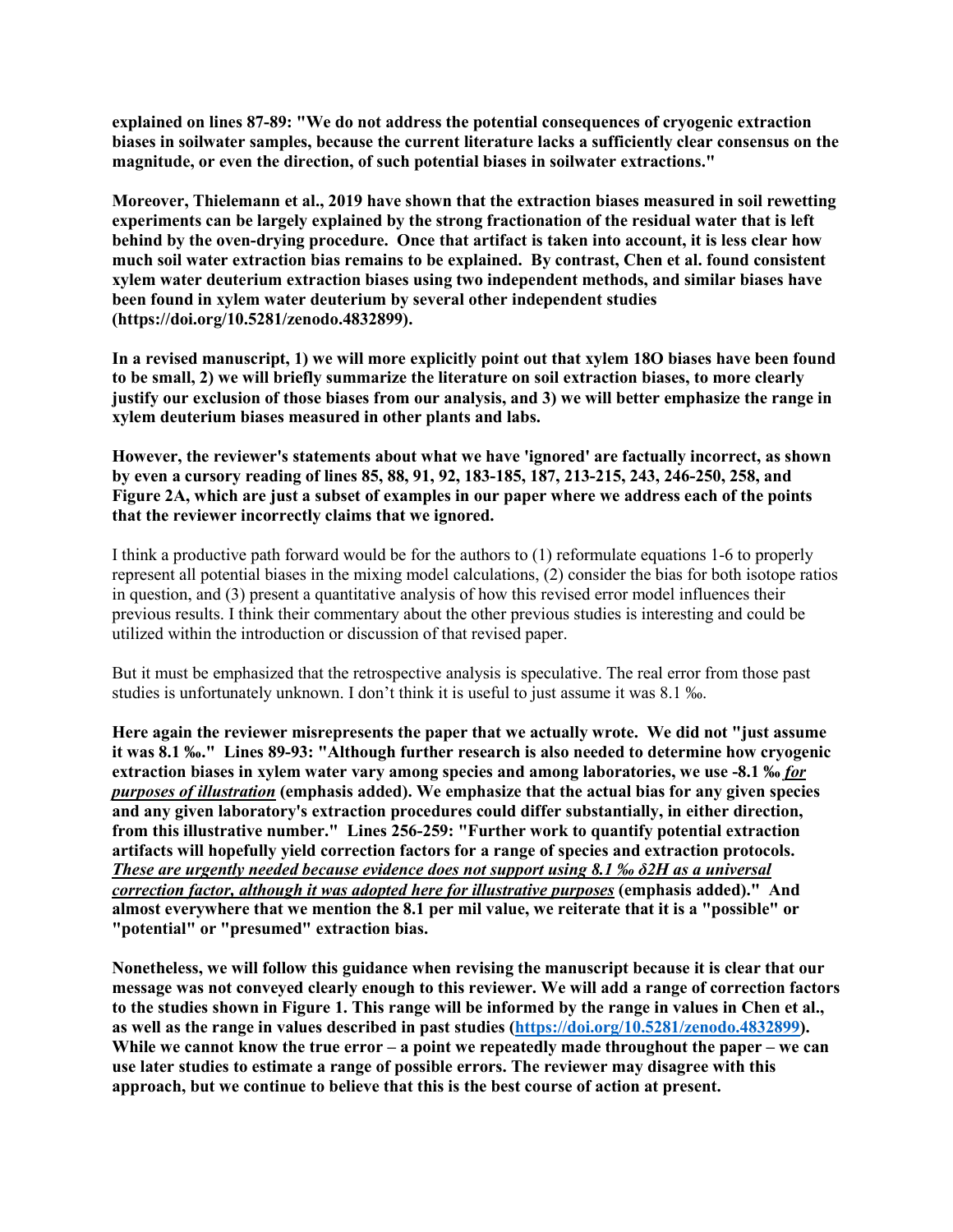Specific Comments:

1. Line 25: "waters' " written as plural possessive pronoun is weird and unprecedented. Consider rephrasing. Delete "isotopic".

## **We can rephrase this.**

2. Lines 75-76: An important point. I suggest making it a stand-alone sentence rather than the weaker parenthetic statement.

## **Thank you for the suggestion, we will rewrite this.**

3. Lines 88-89: There seems to be no mechanistic explanation for the error source. It is casually attributed to cryogenic extraction. If that is the case, then water extracted from soil pores using the same method will also be significantly biased, as has been shown in several of the studies the authors have already cited [e.g., *Natalie Orlowski et al.*, 2016a]. Yet, the authors are choosing to ignore that.

**The work of Orlowski et al. (2018) and related studies (e.g., Oerter et al., 2014), considered together, show uncertainties but they do not show consistent directional biases. As discussed in our paper, those need to be treated differently. We can further expand on this in a revision.**

**Our work concerns the effects of xylem water cryogenic extraction biases, not soil water extraction biases (because, as indicated above – and as we explicitly said in the paper – there is not clear evidence of consistent directional biases in soil water extractions). We will revise the introduction to further clarify that we are focusing just on the effects of** *xylem water* **extraction biases (and uncertainties in those biases).** 

Despite the conditional statements provided here by the authors, the results of this retrospective analysis will inevitably be interpreted and cited as indictments of some of the studies chosen. Leaving that impression is quite unfair to the authors of those previous studies considering that the whole error model just presented in the preceding equations is known, at the outset, to be fundamentally inadequate.

**We do not agree that one must know everything about all possible sources of error or bias before one can say anything about the implications of individual errors or biases. We don't think it is "unfair" to assess the implications of probable methodological biases, either in prior studies or current ones. All scientific results are necessarily tentative and subject to reconsideration when better data become available (concerning either the natural systems themselves, or the methods used to study them). We do not see how our analysis is "unfair", particularly given that no assumptions or data processing steps are hidden, and everything is straightforward enough to be quickly reproduced by readers.**

There is of course the other problem that analysis of water volumes extracted from plant tissue via laser spectroscopy may be further confounded due to presence of volatile ethanol and methanol gases [*Leen et al.*, 2012]. This would be less of an issue, or not at all an issue, for many water samples extracted from soils if their dissolved organic carbon content was markedly lower than found in plant tissues.

### **Only one of the five studies we considered was based on laser spectroscopy methods. The others were based on conventional mass spectrometry.**

4. Lines 91-92: These sentences only emphasize that the analysis is quite indefinite. I think this would perhaps be better as a technical note, with the scope limited to the retrospective analysis of the authors'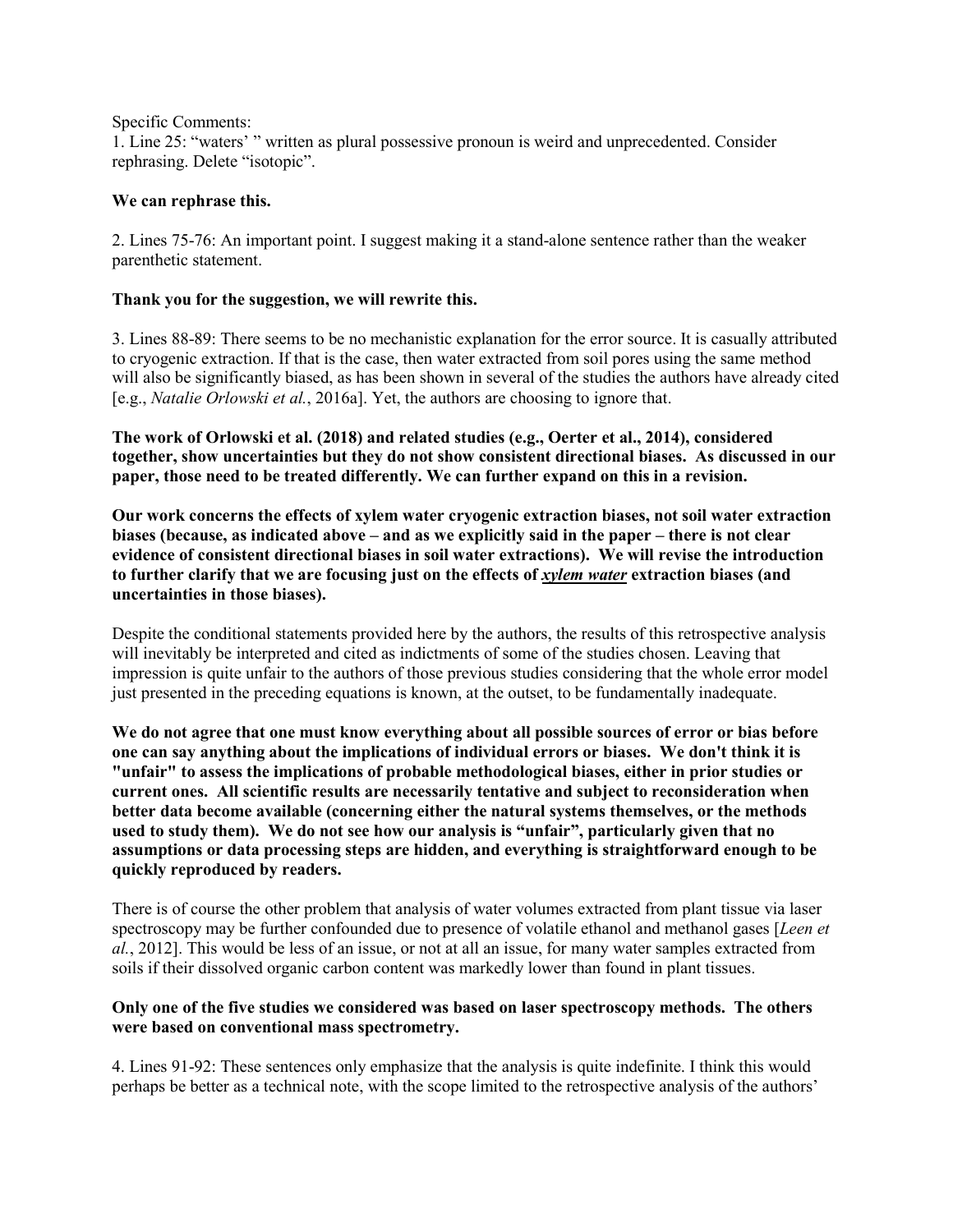own work. Further, the use of the single value 8.1 ‰ as the correction factor is proclaimed by the authors to be even a simplification of the real range of errors reported by Chen.

**Our objective was to put forward a framework for dealing with these biases, and to illustrate its potential application. It would misrepresent the state of the science to treat the extraction bias as being more definite than it is. Our manuscript focuses on signal to noise ratios and discusses how these biases and uncertainties will have little effect if the end members are sufficiently distinct, but can make results inconclusive when the end members are not sufficiently distinct. Discussions with colleagues have convinced us that this is a useful framework for thinking about these issues, even if the exact magnitude of the extraction bias remains poorly quantified at this time.**

5. Lines 107-146: The error in results from two-component-mixing calculations attributed to putative bias from cryogenic extraction might even be viewed as marginal here in comparison to the uncertainty that results from the spatial variability (vertical and horizontal) of delta values in soils. If the uncertainty around the average delta value at any depth is integrated into the two-end-member mixing model [e.g., as demonstrated by *Genereux*, 1998], then the results are made even more ambiguous than they are due to this putative effect of cryogenic distillation.

**We agree that there may be other uncertainties and that these may be large. But uncertainties and biases are two different things; uncertainties can potentially be reduced by more or better sampling, but biases cannot. Spatial variability is not a bias. Furthermore, we do not think it can be said that "the results are made even more ambiguous than they are due to the putative effect of cryogenic distillation" as a universal rule (although surely the additive effects of the two on the overall uncertainty is bigger than the effect of either in isolation).** 

Honestly, we just need to stop talking about plants preferentially using water from 20-cm depth, or 70 cm depth, or any other. Woody stemmed plants grow root systems that extend meters below ground [*Schenk and Jackson*, 2002]. They invest perhaps 30% or more of the carbon they assimilate through photosynthesis into the revitalization and maintenance of the fine root systems. Yet, are we supposed to think that it became evolutionarily-advantageous to these plants to make use of only a tiny fraction of that root system that exists at one depth or another? It is a silly notion that is only further propagated when hydrologists continue to write sentences like these implying that it is even plausible. Unless the vertical variation in delta values of soil water is characterized in detail, and unless the delta values from xylem samples fall at one or the other extreme ends of that range, then there are myriad possible mixtures of water than can yield any particular delta value measured in water from xylem cells.

**The reviewer's concern here is tangential to our paper (and we would not advocate for such a literal interpretation of mixing model analyses). If the reviewer wants to complain about "silly notions" underlying mixing models in general, we respectfully submit that this is not the place to raise this issue.**

**We do agree that no one should using mixing model analyses to conclude that plants, for example, exclusively extract water from any two specific depth slices of a soil profile. While there are many ambiguous cases, mixing models can be useful in cases where shallow and deep soils are isotopically distinct and xylem water is more similar to one than the other. It provides a tool to quantify where on that scale a xylem water sample falls, and to quantify our confidence in that value (when accounting for uncertainties and errors; eq 1-6); indeed, when values are intermediate, they are not easily interpreted. Regardless, the point of our paper is (among other things) to improve the accounting of uncertainties and errors in mixing models, because they do still find widespread use in the field of isotope ecohydrology.**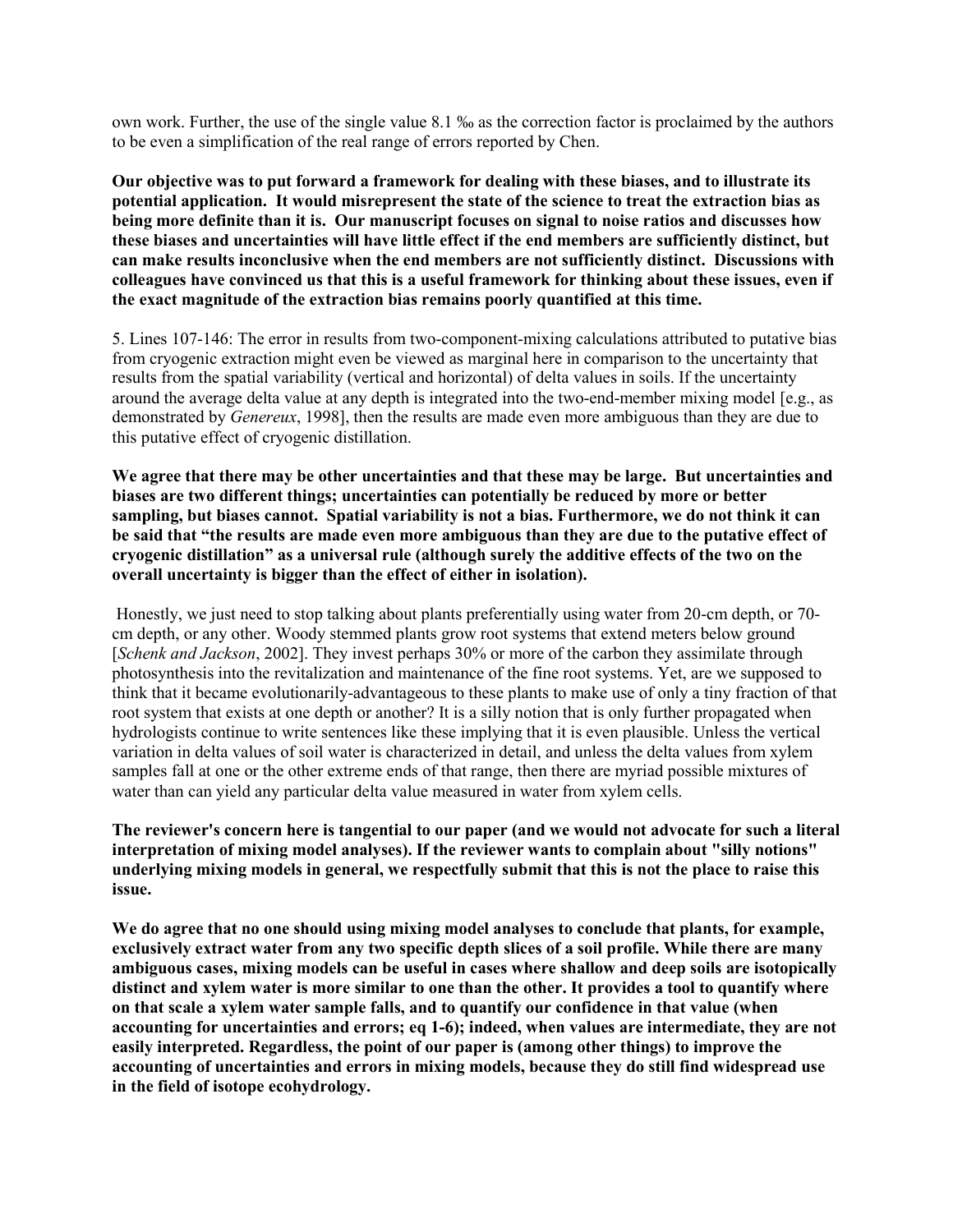6. Line 168: Or you could/should cite [*Dansgaard*, 1964] since they demonstrate the same facts almost 60 years ago, or [*Rozanski et al.*, 1993].

# **That is correct. We will do this.**

7. Lines 182 – 183: Perhaps more reliable, but I think this is pure speculation. Exactly the opposite is true with regard to soil samples. Cryogenic distillation tends to more strongly influence  $\Box$  18O values than  $\Box$ 2H, possibly due to oxygen exchange with carbonate minerals or with hydroxyl groups in clay minerals [*Meibner et al.*, 2014]. And the effect is variable depending on clay content [*N. Orlowski et al.*, 2016b]. But these effects are entirely ignored here, which I think leaves equations 1-6 being essentially irrelevant to the real problem at hand, and the retrospective assertions made about this set of case studies as just very, very crude approximations.

**The reviewer again misrepresents our comment, which is clearly not a comment about soils. It is not speculative because this sentence, "cryogenic extraction biases appear to be much smaller for δ18O than for δ2H in xylem water", is about xylem water. We cite evidence (Chen et al., 2020), and we can cite further evidence of this strong effect in 2H but not 18O from Zhao et al. (2016), Ellsworth and Williams (2007), and Barbeta et al., (2020). This will be done in the revised version.**

**Also, importantly, we remind the reviewer that not all studies of plant-water sources use soil-water values as end members (see Case E and a subset of the analysis in Case A). So, the comment on "equations 1-6 being essentially irrelevant to the real problem at hand" comes from a perspective that does not capture the full scope of the problem addressed in our paper. The reviewer again focuses on one problem (soil isotopic uncertainties) as the "real problem at hand" but it is not the primary focus of this manuscript (nor does the literature present any clear consensus that it is indeed the "real problem").** 

8. Lines 193-194: Why do you think that the data points would be limited to plotting along lines with these slopes? For water in soil undergoing evaporation in the absence of precipitation, sequentially sampling the soil water day after day and measuring  $\Box$ 2H and  $\Box$ 18O would yield a set of data points that trend somewhat to the right, and somewhat above, the data point representing the original liquid water. As a Rayleigh distillation process with a humidity-dependent exponent (the humidity-dependent fractionation factor) the trajectory of those data points would depend on the humidity of the soil pore space just above the evaporating surface (i.e., in the theoretical semi-turbulent layer above the boundary layer), and the temporal duration of the evaporation process (as quantified by the *f* coefficient in the Rayleigh equation, representing the remaining fraction of the original water mass). Considering a line fit through those hypothetical data points, a broader range of slopes is plausible than what is stated here.

**We are simply repeating the methodology that is already used in our prior study. Any other approach would be confusing and lead readers away from understanding the point about biases in dual-isotope space that we are making. The reviewer should note that variations in assumed slopes were used in the original paper; however, it makes more sense to isolate the effects of the extraction bias rather than let those effects be obscured by introducing numerous other uncertainties that are not the focus of this article.** 

9. Lines 195-196: I have seen this done, for example, in the paper by Evaristo et al. cited by the authors. I have never seen any theoretical justification for this line fitting exercise. It ignores the reality that a water sample collected from soil on any given day contains collections of molecules that have drastically different residence times in the soil, have undergone different rates of evaporation, and have experienced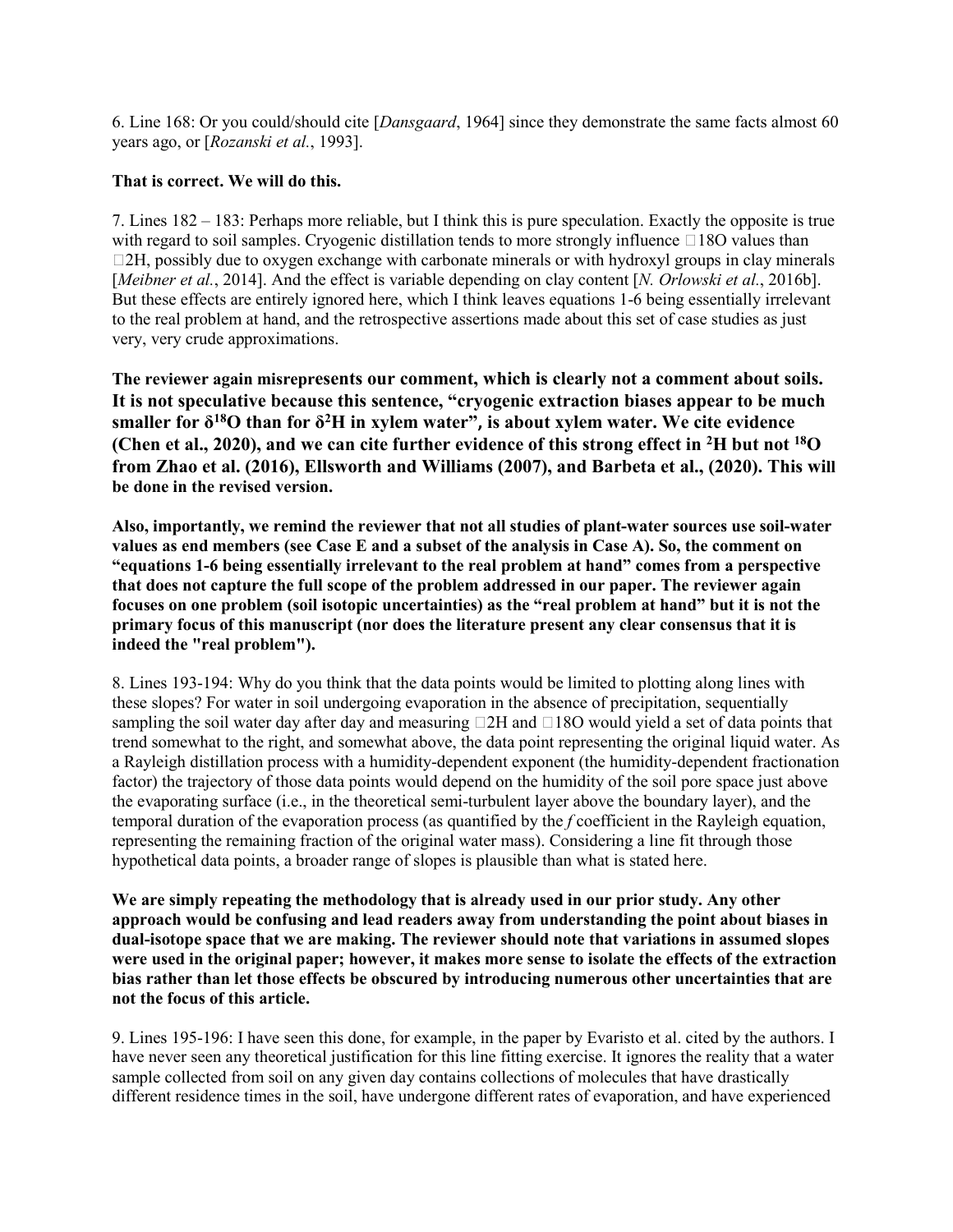different degrees of mixing (due to diffusion and dispersion) with other collections of water molecules that were sourced from different precipitation events. I have to believe that in some cases, if the line fitting is done via least-squares regression, that the intercept point on the Global Meteoric Water Line could be completely unrealistic, like at corresponding values of  $\Box$ 2H or  $\Box$ 18O that are more negative than those ever observed in precipitation. For these reasons I struggle to understand the relevance of this commentary.

## **The point-fitting procedure described here (e.g., as used by Evaristo et al.) is not something we use in our analysis. It is unclear why the issues described by the reviewer (which are also described in Benettin et al. 2018 and Bowen et al. 2018) detract from the relevance of our commentary.**

10. Lines 208-213: What are we really supposed to infer from this, and do you really want to cast doubt on your own previous work based on this cursory analysis? You have made this correction for a presumed bias in the  $\Box$ 2H data, but have ignored the fact that an incomplete distillation could also bias the  $\Box$ 18O, which influences the plotting position of these data points. And again, you have also ignored the potential bias that an incomplete distillation introduces into the quantification of the soil-end-member tracer concentration. The inference here has to be confounded by these omissions, no?

**These are not soil-water end-member values, they are precipitation, as we clearly stated (lines 165- 166), so "quantification of the soil-end-member tracer concentration" has fundamentally nothing to do with either our original xylem water analysis, or our reanalysis presented here. It should also be noted that end-member standard errors are quantified and shown (Figure 3; the green and cyan lines represent the sources +/- 2 standard errors); this will be more clearly stated in a revised version. So, no, our inference is not likely to have been confounded by what the reviewer incorrectly thought was an omission.** 

**We do not see this as casting doubt on our previous work. We are happy to have the opportunity to revise our previous findings based on new findings by others. This is scientific progress, and so we would not see it as any indictment of our own work.** 

11. Line 230: I don't think you should ignore this work [*Genereux*, 1998], which is an important contribution and precedes all the other works you have cited.

# **Thank you for this suggestion. We will be sure to give appropriate credit to Genereux in a revised manuscript. We will also cite Gauss 1823, which predates Genereux by nearly two centuries.**

### **Cited References:**

Dansgaard, W. (1964), Stable isotopes in precipitation, *Tellus*, *16*(4), 436-468, doi:10.3402/tellusa.v16i4.8993.

Genereux, D. (1998), Quantifying uncertainty in tracer-based hydrograph separations, *Water Resources Research*, *34*(4), 915-919.

Leen, J. B., E. S. F. Berman, L. Liebson, and M. Gupta (2012), Spectral contaminant identifier for offaxis integrated cavity output spectroscopy measurements of liquid water isotopes, *Rev. Sci. Instrum.*, *83*(4), doi:044305

10.1063/1.4704843.

Meibner, M., M. Kohler, L. Schwendenmann, D. Holscher, and J. Dyckmans (2014), Soil water uptake by trees using water stable isotopes--a method test regarding soil moisture, texture and carbonate, *Plant Soil*, *376*, 327-335.

Orlowski, N., D. L. Pratt, and J. J. McDonnell (2016a), Intercomparison of soil pore water extraction methods for stable isotope analysis, *Hydrol. Process.*, n/a-n/a, doi:10.1002/hyp.10870.